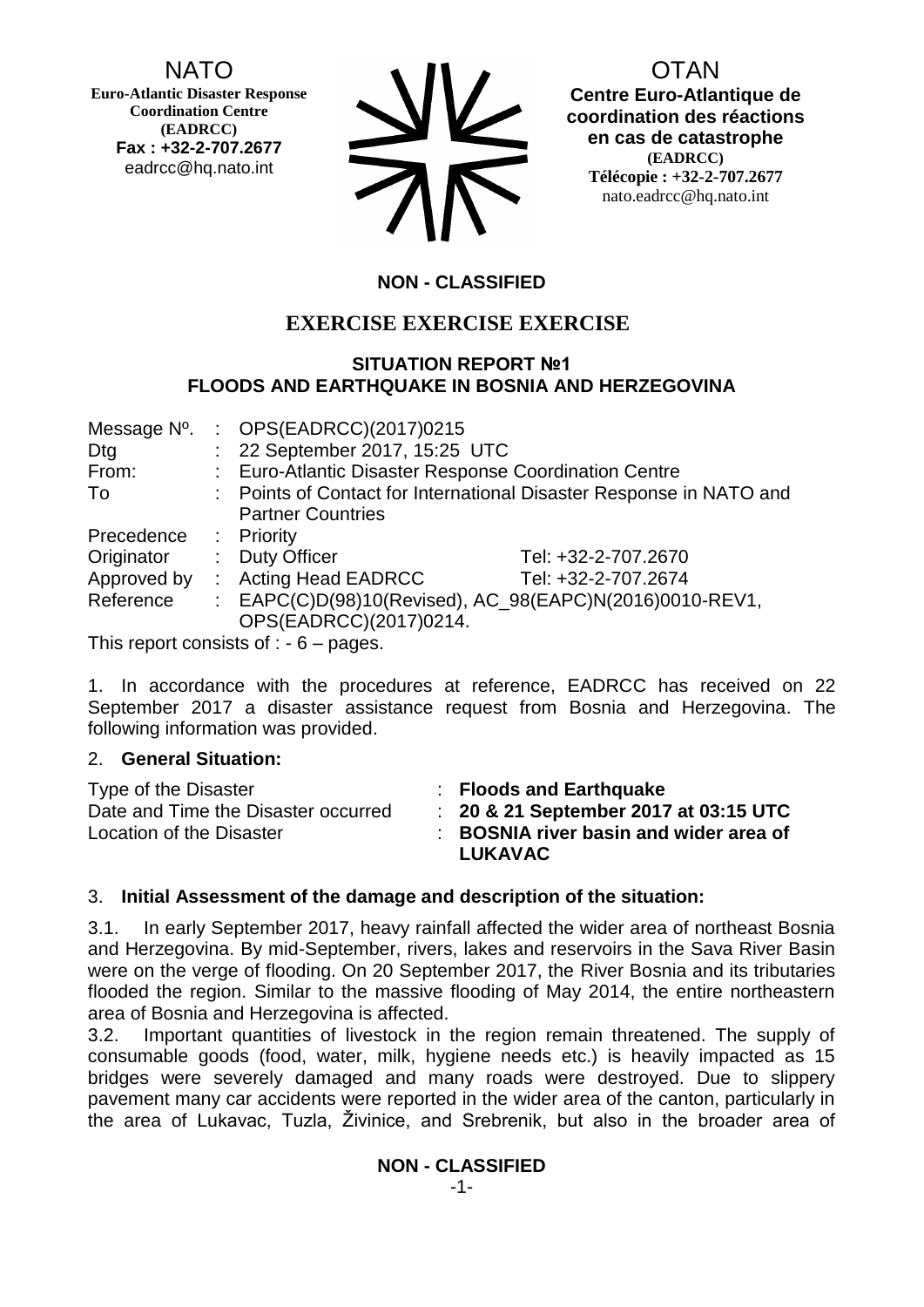

Majevica mountains and Bijeljina region. Most likely, the fresh water supply is contaminated with sewage and industrial run-offs. Unsubstantiated reports of unexploded ordnance and mines were registered in several locations previously thought to be cleared.

3.3. The health system is backlogged due to the high number of injured people. Local and regional communities, still not fully recovered after the floods in May 2014, are struggling to cope with the situation but quickly becoming overwhelmed as they lack sufficient response capabilities.

3.4. **Secondary emergency:** On 21 September 2017 at 03:15 UTC, a Magnitude 5 Richter scale earthquake struck the wider area of Lukavac. The devastating earthquake lasted for 12 seconds and the effects were felt in the neighboring areas of Tuzla, Gračanica and remote places such as Živinice.

3.5. The earthquake was not of great strength, but had a relatively shallow depth. It originated at a depth of 15 km, with its epicenter between the village of Bistarac and Šići. Initial reports indicate substantial damage to a number of older buildings, particularly from the 50s.

3.6. Seismologists predict powerful aftershocks which could result in additional damages to include the bursting of dams. The population remains on high alert as any dam breaks could result in catastrophic flooding from Lukavac to Doboj.

3.7. The consequences of the earthquake are still in the process of being confirmed but initial assessment indicates that approximately 30 people died with many more feared trapped.

3.8. An accident at the Đurđevik mine trapped many miners. Also, a technological accident was triggered by the earthquake in the industrial complex in Živinice, leading to release of hazardous substances. Public and private telecommunication infrastructures are heavily affected by the earthquake and landslides. This has an impact on the efficiency of rescue operations and public communications.

## 4. **National resources available for disaster response and measures taken:**

4.1. The national response capabilities are overstretched and the national healthcare system is backlogged, with one hospital affected by the disaster and other hospitals working at maximum capacity.

4.2. The authorities of Bosnia and Herzegovina assess that there are not enough national response capabilities to deal with the two overlapping disasters and decide to initiate a request for immediate international assistance.

4.3. The authorities of Bosnia and Herzegovina established Staff LEMA with 5 representatives, provided 8 onsite commanders, 2 helicopters and helicopter unit and one is MEDEVAC.

<sup>\*</sup>Turkey recognizes the Republic of Macedonia with its constitutional name **NON - CLASSIFIED**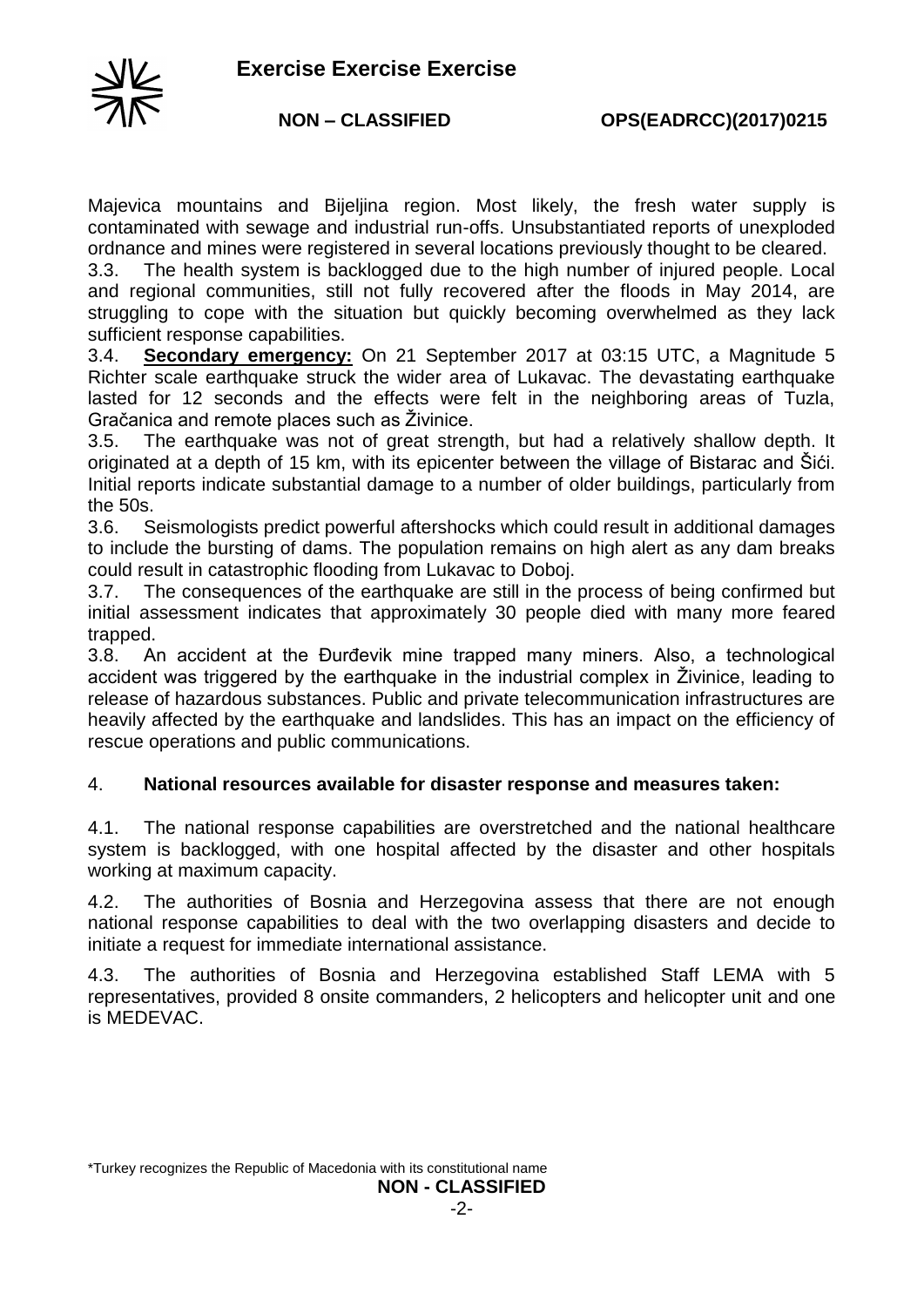

## 5. **Assistance offered by allies and partners:**

According to Ministry of Security of Bosnia and Herzegovina, the following teams and items were provided by allies and partners:

| Nº  | <b>Country &amp;</b> | <b>TEAMS and ITEMS</b>                                                         |
|-----|----------------------|--------------------------------------------------------------------------------|
|     | <b>Organisations</b> |                                                                                |
| 1.  | <b>Armenia</b>       | Offered 1 USAR Team, 1 CBRN Team, 1 Water Rescue Team.                         |
|     |                      |                                                                                |
|     |                      |                                                                                |
| 2.  | <b>Austria</b>       | <b>Offered ICT Support and Mobile kitchens</b>                                 |
|     |                      |                                                                                |
|     |                      |                                                                                |
| 3.  | Azerbaijan           | Offered 1 USAR Team, 1 CBRN Team, 1 Water Rescue Team.                         |
|     |                      |                                                                                |
|     |                      |                                                                                |
| 4.  | <b>Bulgaria</b>      | Offered 1 Water Rescue Team. Rescue response items: 1 truck,                   |
|     |                      | 2 mini-bus, 2 trailers, 2 boats.                                               |
| 5.  | <b>Croatia</b>       |                                                                                |
|     |                      | Offered 1 Water Rescue Team, Rescue response items: 2 boats<br>and 4 vehicles. |
|     |                      |                                                                                |
| 6.  | <b>Finland</b>       | <b>Offered ICT Support</b>                                                     |
|     |                      |                                                                                |
| 7.  | Georgia              | <b>Offered 1 light USAR Team</b>                                               |
|     |                      |                                                                                |
| 8.  | <b>Italy</b>         | Offered 1 Water Rescue and 1 CBRN Teams, Rescue response                       |
|     |                      | items: 2 boats and 4 vehicles.                                                 |
|     |                      |                                                                                |
| 9.  | <b>Montenegro</b>    | Offered 1 Water Rescue and 1 CBRN Teams, Rescue response                       |
|     |                      | items: 2 boats, 2 mini-buses, 2 vehicles with trailers.                        |
|     |                      |                                                                                |
| 10. | <b>Norway</b>        | <b>Offered ICT Support</b>                                                     |
|     |                      |                                                                                |
| 11. | Romania              | Offered 1 USAR Team, 1 CBRN Team, 1 Water Rescue Team, 1                       |
|     |                      | <b>Medical team.</b>                                                           |
|     |                      |                                                                                |
| 12. | <b>Serbia</b>        | Offered 1 Water Rescue Team, 1 light USAR Team                                 |
|     |                      |                                                                                |
| 13. | Slovenia             | <b>Offered 1 Water Rescue Team.</b>                                            |
|     |                      |                                                                                |
| 14. | <b>Spain</b>         | Offered 1 CBRN Team.                                                           |
|     |                      |                                                                                |
| 15. | The former           | Offered 1 USAR Team, 1 CBRN Team, 1 Water Rescue Team.                         |
|     | Yugoslav             |                                                                                |

\*Turkey recognizes the Republic of Macedonia with its constitutional name

**NON - CLASSIFIED**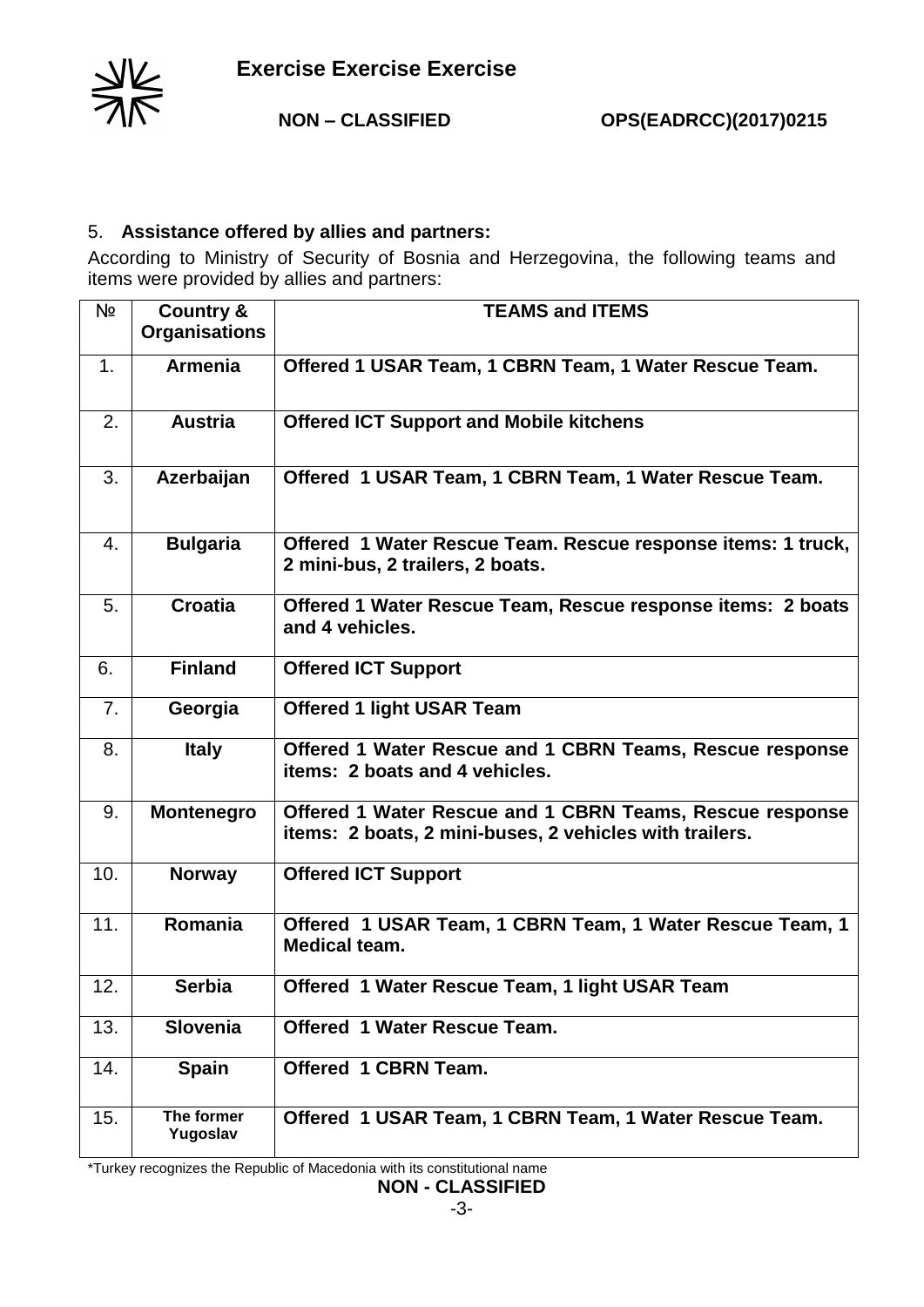

 **Exercise Exercise Exercise** 

|     | <b>Republic of</b><br>Macedonia* |                                                        |
|-----|----------------------------------|--------------------------------------------------------|
| 16. | <b>Ukraine</b>                   | Offered 1 CBRN Team, 1 USAR Team, 1 Water Rescue Team. |
|     | USA                              | Offered 1 CBRN, 1 Medical Team.                        |

\* Turkey recognizes the Republic of Macedonia with its constitutional name.

## 6. **The following requirements for international assistance are still needed:**

| Nº   | <b>Description</b>                         | <b>Effective Date</b> | Quantity            |
|------|--------------------------------------------|-----------------------|---------------------|
|      | <b>ITEMS</b>                               |                       |                     |
| 6.1. | Power generator (small and medium power)   | <b>ASAP</b>           | 50                  |
| 6.2. | <b>Bedding sets</b>                        | <b>ASAP</b>           | 20 000              |
| 6.3. | Life jackets                               | <b>ASAP</b>           | 2000                |
| 6.4. | <b>Tents</b>                               | <b>ASAP</b>           | 500                 |
| 6.5. | Tools (shovels, brooms, rakes, pitchforks) | <b>ASAP</b>           | 500                 |
| 6.6. | <b>Rubber boots</b>                        | <b>ASAP</b>           | 500                 |
| 6.7. | Machines for site remediation / cleaning   | <b>ASAP</b>           | 100                 |
| 6.8. | <b>Masks and gloves</b>                    | <b>ASAP</b>           | 6000                |
| 6.9. | Food package                               | <b>ASAP</b>           | 1000<br>tons/50.000 |

## 7. **The Operational Point of Contact in Bosnia and Herzegovina is as follows:**

| Name:                                                     | Mr. Aleksandar Mandić                          |  |
|-----------------------------------------------------------|------------------------------------------------|--|
| Organization:                                             | Ministry of Security of Bosnia and Herzegovina |  |
| Phone:                                                    | mobile: +387 65 857 301                        |  |
| Fax:                                                      |                                                |  |
| E-mail:                                                   | alesandar.mandic@msb.gov.ba                    |  |
| Operational Point of Contact in the affected area         |                                                |  |
| Services of experts (indicate specialty and for how long) |                                                |  |
| Name:                                                     | <b>Staff LEMA</b>                              |  |
| Head                                                      | Mr. Hasan Fehratović                           |  |
| Organization:                                             | Ministry of Security of Bosnia and Herzegovina |  |
| Phone:                                                    | +38 761 043241                                 |  |
| E-mail:                                                   |                                                |  |
| Operating<br>Hours:                                       | 24/7                                           |  |

\*Turkey recognizes the Republic of Macedonia with its constitutional name

#### **NON - CLASSIFIED**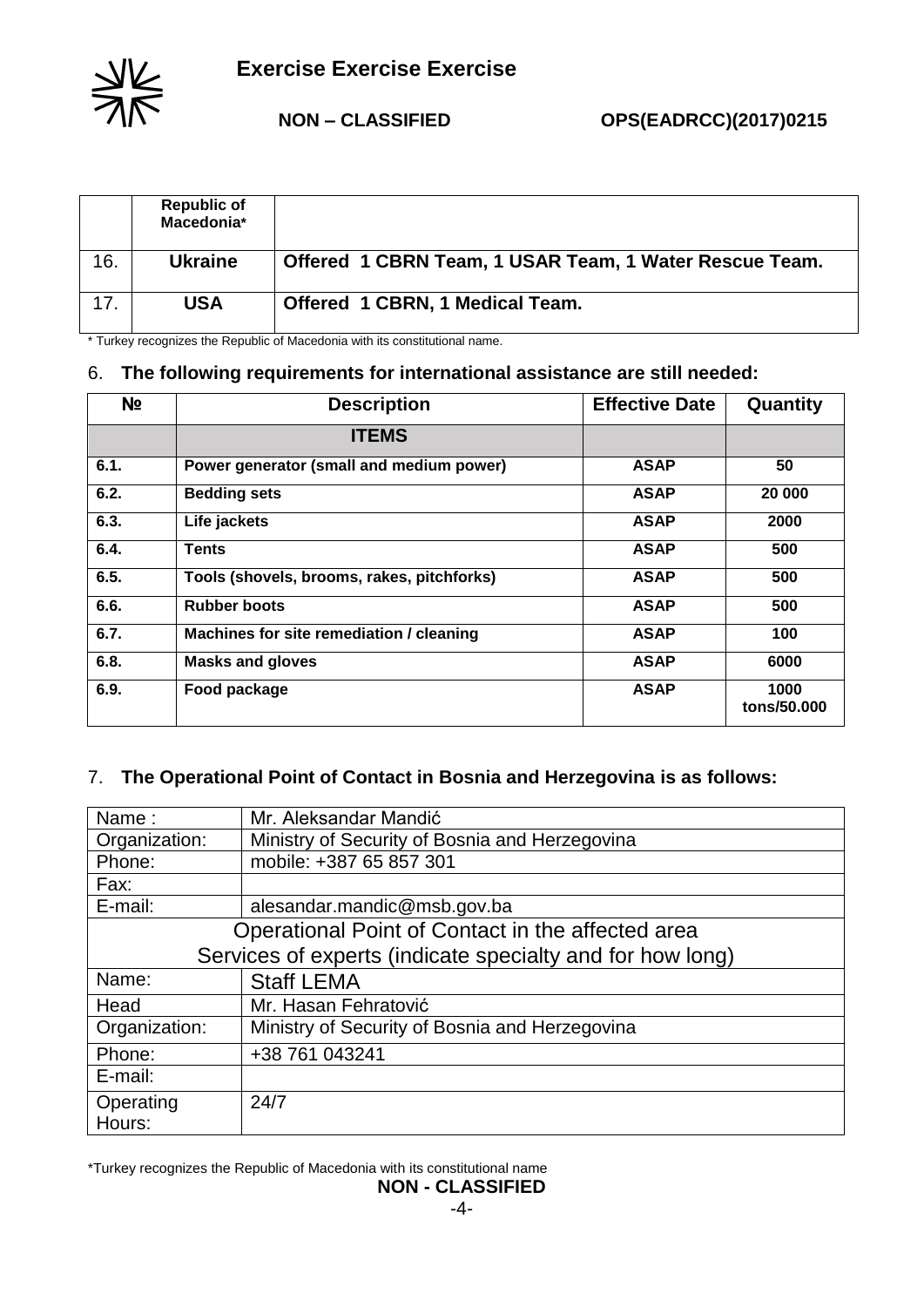# **Exercise Exercise Exercise**



**NON – CLASSIFIED OPS(EADRCC)(2017)0215**

## 8. **Points of Entry:**

- 8.1. Orašje (BiH) -Županja (CROATIA)
- 8.2. Šamac (BiH)-Slavonski Šamac (CROATIA)
- 8.3. Rača (BiH) Sremska Rača (SERBIA)
- 8.4. Karakaj (BiH) Mali Zvornik (SERBIA)

8.5. Hum (BiH) – Šćepan Polje (MONTENEGRO)

8.6. Klobuk (BiH) - Ilino Brdo (MONTENEGRO)

- 8.7. Sarajevo International Airport
- 8.8. Tuzla International Airport

## **Land transport**:

- 8.9. Orašje (BiH) -Županja (CROATIA)
- 8.10. Šamac (BiH)-Slavonski Šamac (CROATIA)
- 8.11. Rača (BiH) Sremska Rača (SERBIA)
- 8.12. Karakaj (BiH) Mali Zvornik (SERBIA)
- 8.13. Hum (BiH) Šćepan Polje (MONTENEGRO)
- 8.14. Klobuk (BiH) Ilino Brdo (MONTENEGRO)

## **Air transport (airplanes):**

- 8.15. Sarajevo International Airport
- 8.16. Tuzla International Airport

#### **Air transport (helicopters):**

8.17. Kampus and Stadium Tusanj, Tuzla

### **9. Point of Delivery:**

**9.1.**Tuzla International Airport

## **10. Coordinated Response**

a. Information about assistance offered and provided will be compiled from inputs received from EAPC national authorities, which does not imply the EADRCC's active involvement in each of the co-ordination processes.

b. The Euro-Atlantic Disaster Response Coordination Centre can be reached in the following ways:

| +32-2-707.2670                                      |
|-----------------------------------------------------|
| +32-2-707.2677                                      |
| +32-475-829.071 (24 hours)                          |
| nato.eadrcc@hq.nato.int                             |
| http://www.nato.int/cps/en/natohq/topics_117757.htm |
|                                                     |

\*Turkey recognizes the Republic of Macedonia with its constitutional name